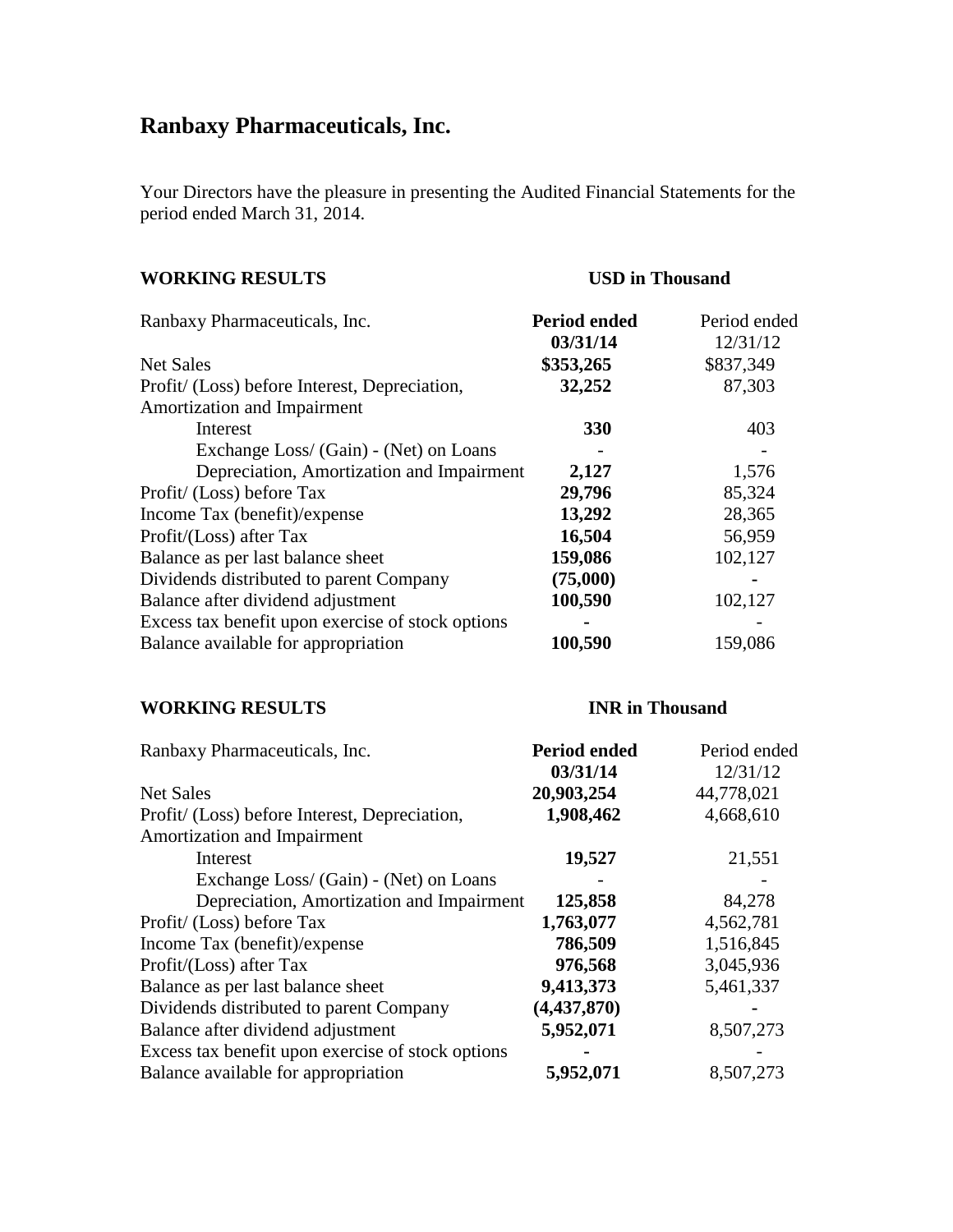# **Net Revenue**

The Company changed its reporting period from calendar to fiscal year effective March 31, 2014. In the financial statements and the notes presented, the comparable periods include fifteen (15 months) ending March 31, 2014 and twelve (12) months ending December 31, 2012.

The Company recorded sales of \$353.3 [INR 20,905] million for the fifteen (15) months ended March 31, 2014. Strong sales of *Atorvastatin* during the year 2012 have declined due to (a) the loss of exclusivity in May 2012 and (b) the impact of the *Atorva* product recall in Q412.

# **Manufacturing and Active Pharmaceutical Ingredients (API)**

The U.S. Food and Drug Administration ("US FDA") notified Ranbaxy ("RLL") for certain observations made on January 11, 2014, that it is prohibited from manufacturing and distributing active pharmaceutical ingredients (APIs) from its facility in Toansa, India, for FDA-regulated drug products. The Toansa facility is now subject to certain terms of a consent decree of permanent injunction entered against Ranbaxy in January 2012. As a result, Ranbaxy Inc. and subsidiaries are no longer receiving any API from the Toansa facility or RLL. As of March 31, 2014, RPI had an inventory reserve of USD 12.1 million. Ranbaxy Inc. has also charged RLL for the full provision through March 31, 2014.

# **Contingencies and Commitments**

During May 2013, Ranbaxy Pharmaceuticals, Inc. paid \$26.1[INR 1,544] million in partial payment of \$500 [INR 29,586] million for civil and criminal fines under the settlement agreement with the U.S. Department of Justice. The legal settlement was recorded between RLL and US entity - Ranbaxy Pharmaceutical Inc. (RPI).

In the event that Ranbaxy Pharmaceuticals, Inc. (RPI) had any current agreements to supply certain Toansa related drugs to various wholesalers or retailers who may require additional stock now or in the future based on its current supply and market demand, have spelled-out in certain customer agreements to reimburse these customers for the difference between the contract price from the manufacturer and the price that would be required to procure from another vendor (Vendor Substitution). This clause in the agreement is commonly named Failure to Supply ("FTS"). In this case, Ranbaxy Inc. provided an additional FTS reserve of \$5.6 million for the Toansa related drugs at March 31, 2014. Ranbaxy Inc. has also charged RLL for the full provision through March 31, 2014.

The pending lawsuit with the state of Louisiana regarding the Medicaid Program and reimbursement received by the state's pharmacist or doctors was settled for \$5 million in June 2013. The typical reimbursement is calculated by taking the difference between the Average Wholesale Price ("AWP") and the Wholesale Average Cost ("WAC"), which is the price provided by the manufactures for reimbursement, and the actual price or cost of the drug.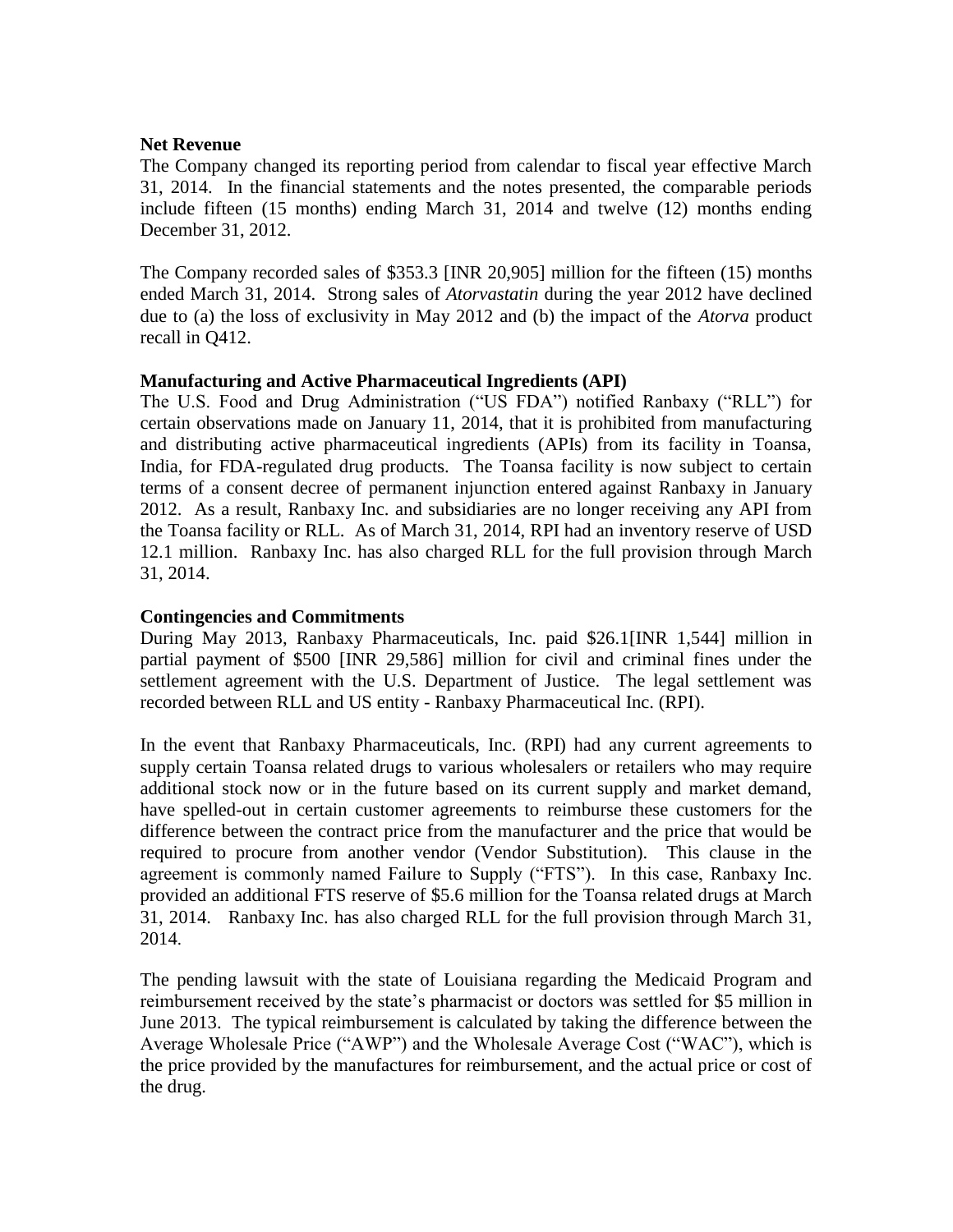# **Reclassifications**

Certain reclassifications have been made in the Directors' financial statements of prior period to confirm to the classifications used in the current year. These changes had no impact on previously reported net income or stockholders' equity.

# **Dividend**

The Company declared dividends through its entities Ranbaxy Pharmaceutical Inc. ("RPI") of \$75 [INR 4,438] million and Ohm Laboratories Inc. ("Ohm") of \$55 [INR 3,254] million and recorded \$130 [INR 7,692] million to Ranbaxy Inc. ("RI") with a corresponding credit to Dividend income. Ranbaxy USA ("RUSA") was credited with \$156.8 [INR 9,278] million in Additional paid in capital ("APIC") and recorded \$156.8 [INR 9,278] million to Ranbaxy Inc. ("RI") as a charge to Investment in subsidiaries. The declared stock dividend of \$156.8 [INR 9,278] million from RUSA and the loan to RNBV from RPI for \$358.4 [INR 21,207] million was charged to RLL.

# **Changes in Capital Structure**

There were no changes to the Company's capital structure during the fifteen (15 months ended March 31, 2014.

# **Directors**

The Board constitutes of: Venkat Krishnan, John P. Reilly, Gaurav Mehrotra and Rajiv Gulati.

# **Acknowledgement**

The Directors commend the continued commitment and dedication of employees at all levels. The Directors also wish to acknowledge with thanks, all other stakeholders for their valuable sustained support and encouragement and look forward to receiving similar support and encouragement in the years ahead.

Sd/- **Director** 

Dated: 19 May 2014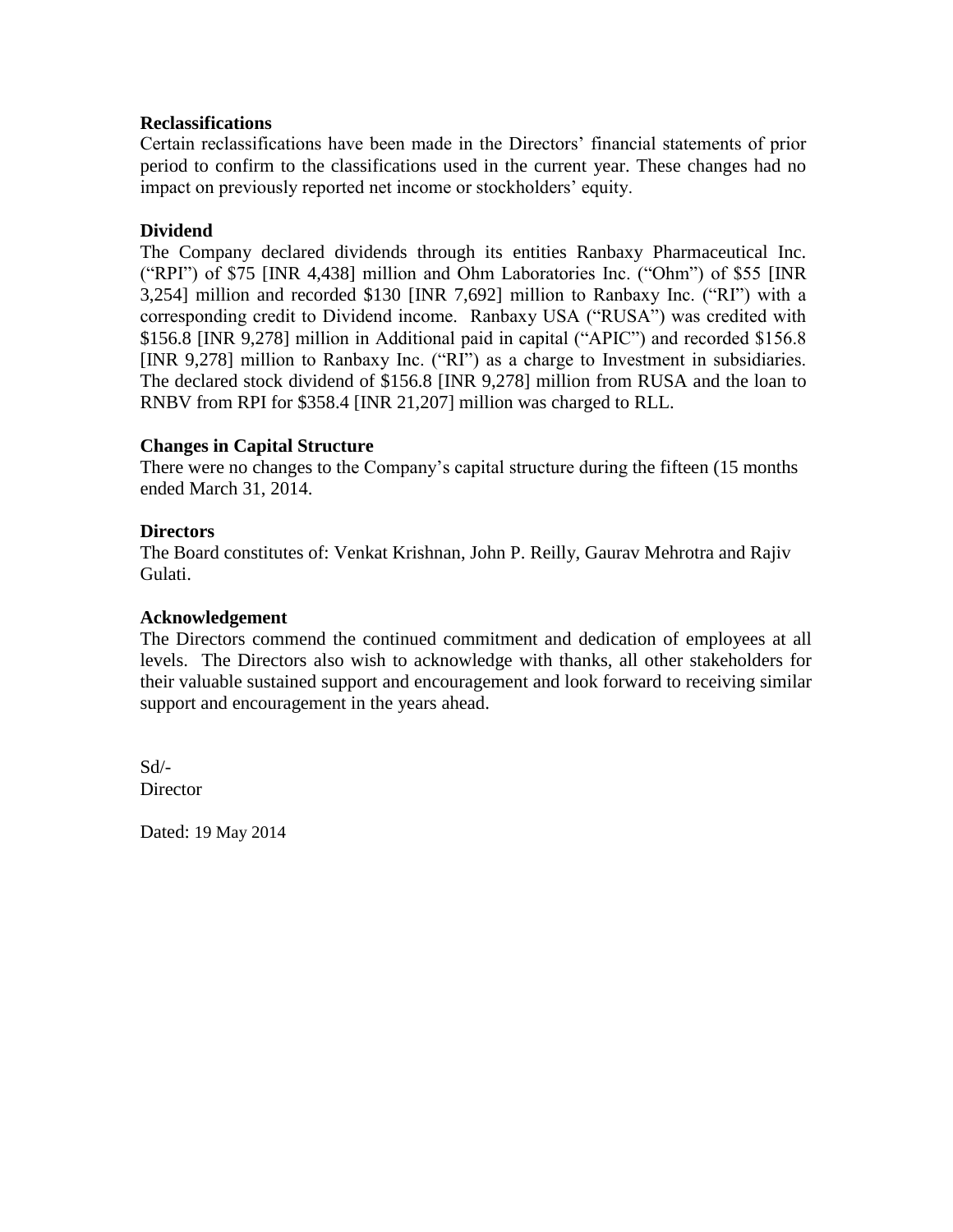# **RANBAXY PHARMACEUTICALS INC.**

Financial Statements

March 31, 2014 and December 31, 2012

(With Independent Auditors" Report Thereon)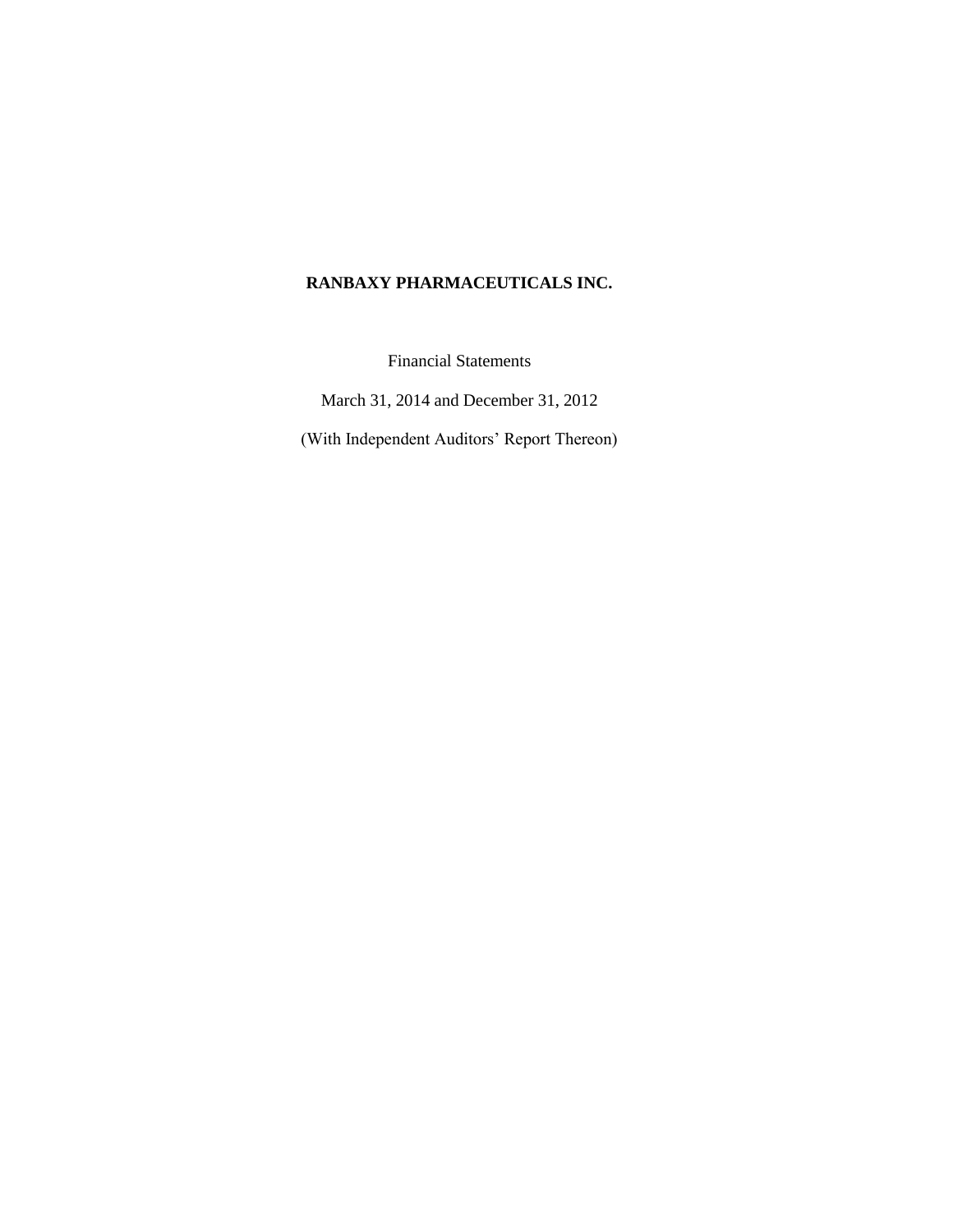#### **Independent Auditors' Report**

To

The Board of Directors Ranbaxy Laboratories Limited

At your request, we have audited the accompanying special purpose financial statements ("referred to as financial statements") of Ranbaxy Pharmaceuticals Inc. ("the Company) which comprises the Balance Sheet as at March 31, 2014 and December 31, 2012, the related Statement of Income and Retained Earnings for the period then ended and notes, comprising a summary of significant accounting policies and certain other explanatory information to the financial statements.

#### **Management's Responsibility for the Financial Statements**

Management is responsible for the preparation of these financial statements in accordance with the "basis of accounting" as described in note 1 (b) of these financial statements and for such internal control as management determines is necessary to enable the preparation of financial statements that are free from material misstatement, whether due to fraud or error.

#### **Auditors' Responsibility**

Our responsibility is to express an opinion on these financial statements based on our audit. We conducted our audit in accordance with International Standards on Auditing. Those standards require that we comply with ethical requirements and plan and perform the audit to obtain reasonable assurance about whether financial statements are free from material misstatement.

An audit involves performing procedures to obtain audit evidence about the amounts and disclosures in the financial statements. The procedures selected depend on our judgment, including the assessment of the risks of material misstatement of the financial statements, whether due to fraud or error. In making those risk assessments, we consider internal controls relevant to the entity's preparation of the financial statements in order to design audit procedures that are appropriate in the circumstances, but not for the purpose of expressing an opinion on the effectiveness of the entity's internal control. An audit also includes evaluating the appropriateness of accounting policies used and the reasonableness of accounting estimates made by management, as well as evaluating the overall presentation of the financial statements.

We believe that the audit evidence we have obtained is sufficient and appropriate to provide a basis for our audit opinion.

#### **Opinion**

In our opinion, the financial statements referred to above are prepared, in all material respects, in accordance with the basis of accounting as described in note 1 (b) of these financial statements.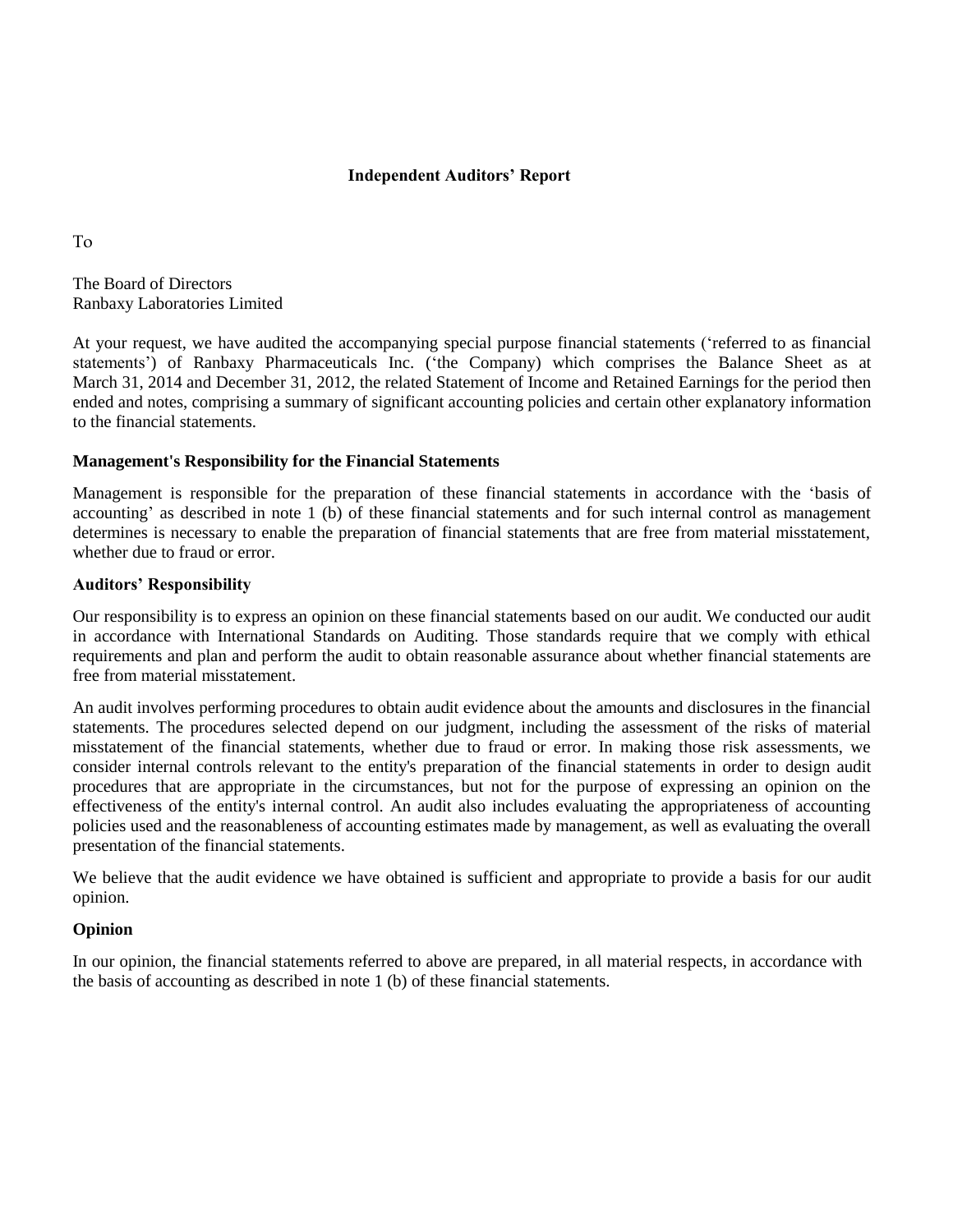#### **Basis of Accounting and restriction on use and distribution**

Without modifying our opinion, we draw attention to note 1(b) to the financial statements which describes the 'basis of accounting" and that these financial statements are prepared for the limited purpose of the information and use of the Board of Directors of Ranbaxy Laboratories Limited ("the intermediate holding company") within India. Accordingly, the Company has not presented all of the disclosures including Statement of Cash Flows, and Statement of Changes in Stockholders' Equity and Comprehensive Income/Loss that are required to present fairly the financial statements in conformity with U.S. generally accepted accounting principles. As a result, these financial statements will not be suitable for another purpose. Our report is intended solely for the Board of Directors of Ranbaxy Laboratories Limited and should not be used or distributed to any other party.

> *For* **B S R & Co. LLP** *Chartered Accountants* Registration No.:101248W

 **Pravin Tulsyan** Date: 19 May 2014 Membership No.: 108044

Place: Gurgaon *Partner*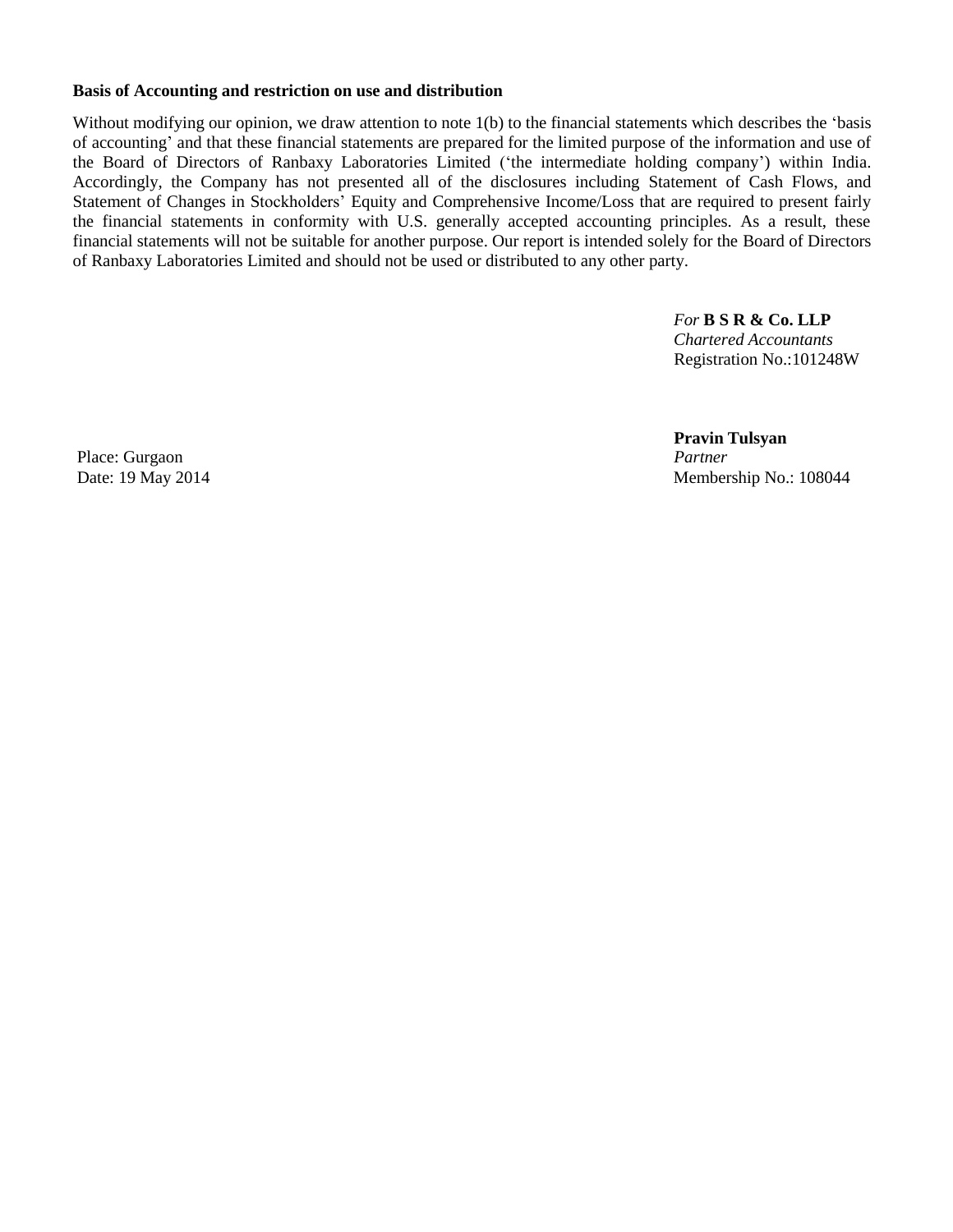# **RANBAXY PHARMACEUTICALS INC. Balance Sheet**

# March 31, 2014 and December 31, 2012 (All amount in United States dollars, unless otherwise stated)

|                                                                                                                                                                       | <b>March</b>  | <b>December</b> |
|-----------------------------------------------------------------------------------------------------------------------------------------------------------------------|---------------|-----------------|
|                                                                                                                                                                       | 31, 2014      | 31, 2012        |
| <b>ASSETS</b>                                                                                                                                                         |               |                 |
| <b>Current assets:</b>                                                                                                                                                |               |                 |
| Cash and cash equivalents (Refer to note 10)                                                                                                                          | 45,249,652    | 166,093,508     |
| Trade accounts receivable, net                                                                                                                                        | 26,652,613    | 46,581,394      |
| Due from related parties                                                                                                                                              | 395,093,571   | 62,408,566      |
| Inventories, net                                                                                                                                                      | 21,762,445    | 24,087,108      |
| Other current assets                                                                                                                                                  | 1,287,714     | 395,988         |
| Deferred tax assets                                                                                                                                                   | 4,650,394     | 6,597,445       |
| <b>Total current assets</b>                                                                                                                                           | 492,696,389   | 306,164,009     |
| Property, plant and equipment, net                                                                                                                                    | 2,303,735     | 4,117,500       |
| Intangible assets (excluding goodwill)                                                                                                                                | 1,133,037     | 253,660         |
| Goodwill                                                                                                                                                              | 412,544       | 412,544         |
| Due from related parties (Refer to note 8)                                                                                                                            | 163,424,909   | 2,042,218,008   |
| Deferred tax asset                                                                                                                                                    | 676,271       | 24,288          |
| Other assets                                                                                                                                                          | 1,100         |                 |
| <b>Total assets</b>                                                                                                                                                   | \$660,647,985 | \$2,353,190,009 |
| <b>LIABILITIES AND STOCKHOLDERS' EQUITY</b><br><b>Current liabilities:</b>                                                                                            |               |                 |
| Trade accounts payable                                                                                                                                                | 3,711,508     | 21,972,728      |
| Due to related parties (Refer to note 8)                                                                                                                              | 369,200,598   | 2,180,578       |
| Current installments of obligations under capital leases                                                                                                              | 1,810,423     | 1,579,829       |
| Accrued expenses and other current liabilities                                                                                                                        | 19,460,445    | 50,054,828      |
| Allowance for sales return                                                                                                                                            | 7,682,121     | 7,682,121       |
| <b>Total current liabilities</b>                                                                                                                                      | 401,865,095   | 83,470,084      |
| Obligations under capital leases, excluding current installments                                                                                                      | 317,705       | 2,548,548       |
| Due to related parties (Refer to note 8 and note 11)                                                                                                                  | 157,331,139   | 2,107,601,478   |
| Other liabilities                                                                                                                                                     | 45,727        | 37,252          |
| <b>Total liabilities</b>                                                                                                                                              | 559,559,666   | 2,193,657,362   |
|                                                                                                                                                                       |               |                 |
| <b>Stockholders' equity</b><br>Common stock, \$1 par value, Authorized 100 shares; issued<br>and outstanding 100 shares as at March 31, 2014 and<br>December 31, 2012 | 100           | 100             |
| Additional paid in capital (Refer to note 9)                                                                                                                          | 497,924       | 446,346         |
| Retained earnings                                                                                                                                                     | 100,590,295   | 159,086,201     |
| Total stockholders' equity                                                                                                                                            | 101,088,319   | 159,532,647     |
| Total liabilities and stockholders' equity                                                                                                                            | \$660,647,985 | \$2,353,190,009 |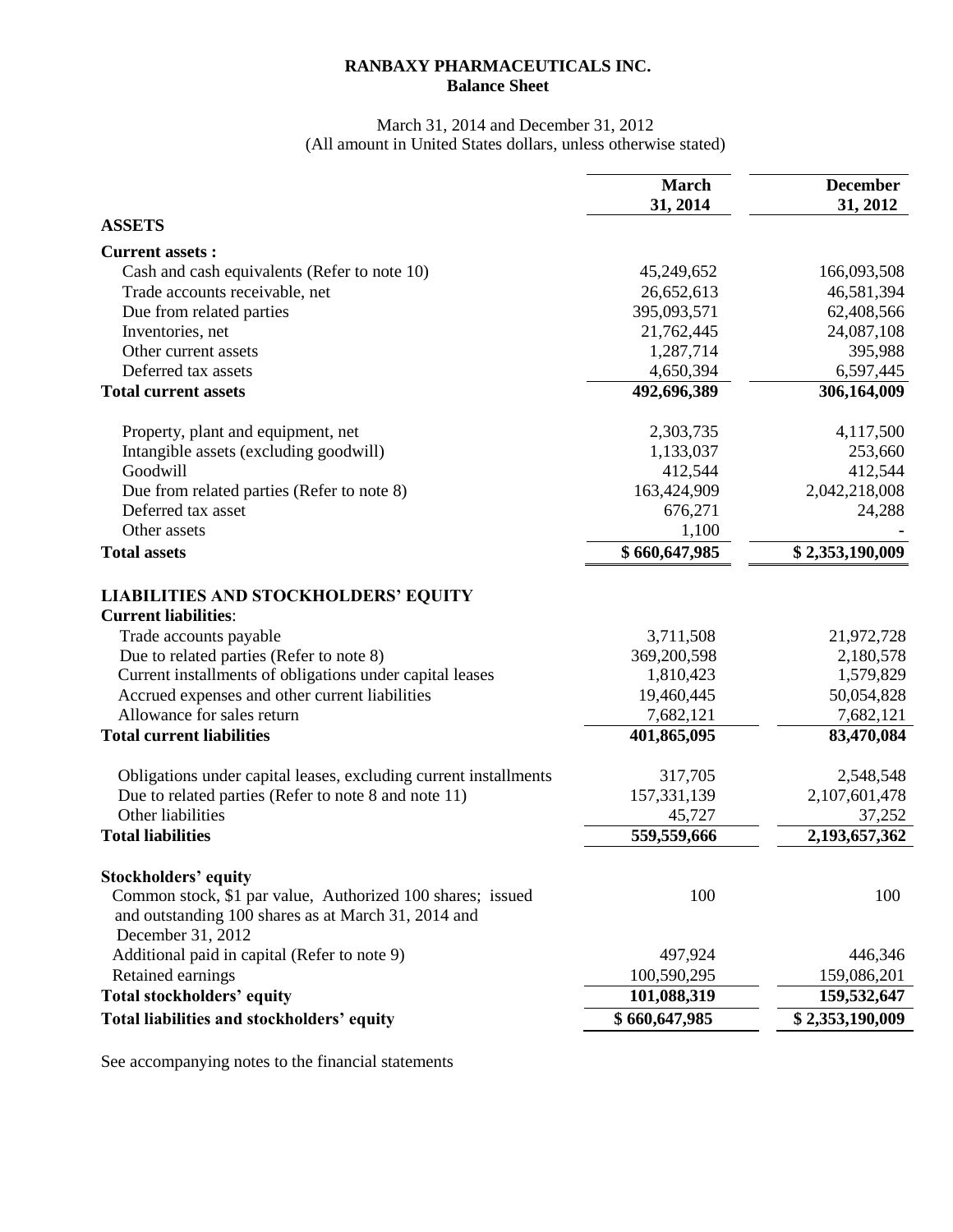# **RANBAXY PHARMCEUTICALS INC. Balance Sheet**

# March 31, 2014 and December 31, 2012 (All amount in Indian Rupees, unless otherwise stated)

|                                                                                                      | <b>March</b>   | <b>December</b> |
|------------------------------------------------------------------------------------------------------|----------------|-----------------|
|                                                                                                      | 31, 2014       | 31, 2012        |
| <b>ASSETS</b>                                                                                        |                |                 |
| <b>Current assets:</b>                                                                               |                |                 |
| Cash and cash equivalents                                                                            | 2,709,559,975  | 9,076,147,960   |
| Trade accounts receivable, net                                                                       | 1,476,204,358  | 2,545,431,370   |
| Due from related parties                                                                             | 23,658,297,665 | 3,410,304,153   |
| Inventories                                                                                          | 1,303,140,401  | 1,316,235,369   |
| Other current assets                                                                                 | 77,108,613     | 21,638,707      |
| Deferred tax assets                                                                                  | 278,466,698    | 360,516,120     |
| <b>Total current assets</b>                                                                          | 29,502,777,710 | 16,730,273,680  |
| Property, plant and equipment, net                                                                   | 137,948,204    | 225,000,024     |
| Intangible assets (excluding Goodwill)                                                               | 67,846,527     | 13,861,202      |
| Goodwill                                                                                             | 24,703,235     | 22,543,390      |
| Due from related parties                                                                             | 9,785,922,695  | 111,596,612,483 |
| Deferred tax asset                                                                                   | 40,495,269     | 1,327,213       |
| <b>Other Assets</b>                                                                                  | 65,868         |                 |
| <b>Total assets</b>                                                                                  | 39,559,759,508 | 128,589,617,992 |
| <b>LIABILITIES AND STOCKHOLDERS' EQUITY</b><br><b>Current liabilities:</b><br>Trade accounts payable | 222,245,988    | 1,200,695,492   |
| Due to related parties                                                                               | 22,107,820,240 | 119, 157, 268   |
| Current installments of obligations under capital leases                                             | 108,408,569    | 86,329,427      |
| Accrued expenses and other current liabilities                                                       | 1,165,296,108  | 2,735,236,498   |
| Allowance for sales return                                                                           | 460,007,222    | 419,788,011     |
| <b>Total current liabilities</b>                                                                     | 24,063,778,127 | 4,561,206,697   |
| Obligations under capital leases, excluding current installments                                     | 19,024,250     | 139,264,939     |
| Due to related parties                                                                               | 9,421,026,287  | 115,169,479,772 |
| Other liabilities                                                                                    | 2,738,160      | 2,035,625       |
| <b>Total liabilities</b>                                                                             | 33,506,566,824 | 119,871,986,983 |
| <b>Stockholders' equity</b><br>Common stock, \$1 par value, Authorized 100 shares; issued            | 3,137          | 3,137           |
| and outstanding 100 shares as at March 31, 2014 and December<br>31, 2012                             |                |                 |
| Additional paid in capital                                                                           | 29,815,808     | 24,390,492      |
| Retained earnings                                                                                    | 4,102,903,485  | 7,564,199,686   |
| Accumulative other comprehensive (loss) income                                                       | 1,920,470,254  | 1,129,037,694   |
| <b>Total stockholders' equity</b>                                                                    | 6,053,192,684  | 8,717,631,118   |
| Total liabilities and stockholders' equity                                                           | 39,559,759,508 | 128,589,617,992 |
|                                                                                                      |                |                 |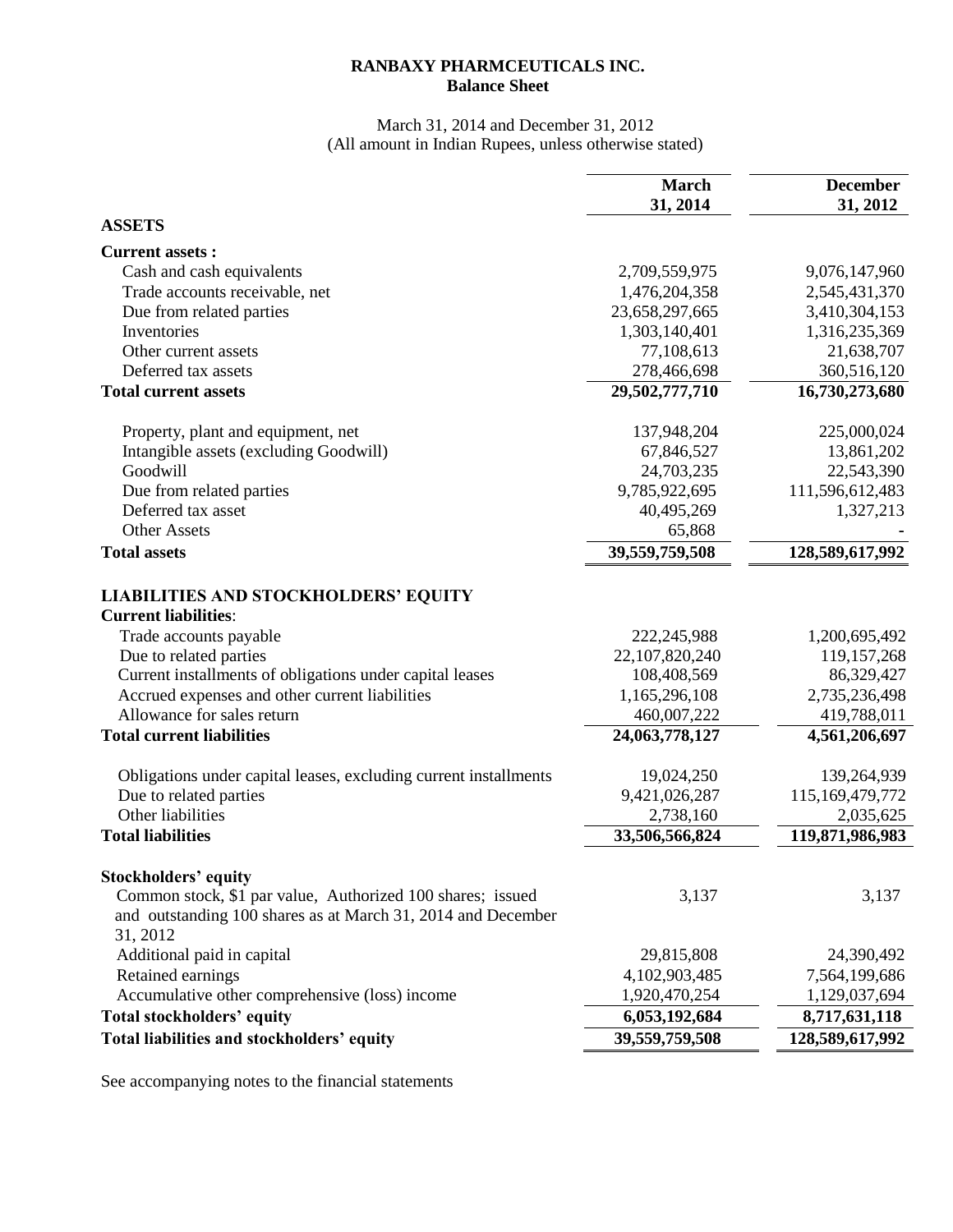# **RANBAXY PHARMACEUTICALS INC. Statement of Income and Retained Earnings**

#### Fifteen months ended March 31, 2014 and Year ended December 31, 2012 (All amount in United States dollars, unless otherwise stated)

|                                                                                                                           | <b>Fifteen months ended</b><br><b>March 31, 2014</b> | <b>Year ended</b><br><b>December 31, 2012</b> |
|---------------------------------------------------------------------------------------------------------------------------|------------------------------------------------------|-----------------------------------------------|
| Net sales                                                                                                                 | 342,857,868                                          | 830,137,645                                   |
| Other operating income                                                                                                    | 10,407,608                                           | 7,211,544                                     |
| <b>Total revenue</b>                                                                                                      | \$353,265,476                                        | \$837,349,189                                 |
| Cost of goods sold (exclusive of depreciation and<br>amortization)                                                        | 264,626,743                                          | 728,334,895                                   |
| Selling, general and administration expenses (exclusive of<br>depreciation and amortization) (Refer to note 3 and note 4) | 55,459,416                                           | 21,411,468                                    |
| Research and development (exclusive of depreciation and<br>amortization)                                                  | 2,485,167                                            | 1,894,443                                     |
| Depreciation and amortization                                                                                             | 2,126,980                                            | 1,575,887                                     |
| <b>Operating income</b>                                                                                                   | \$28,567,170                                         | \$84,132,496                                  |
| Interest expense, net                                                                                                     | (329, 751)                                           | (402, 888)                                    |
| Interest income                                                                                                           | 484,181                                              | 1,102,345                                     |
| Other income                                                                                                              | 1,074,143                                            | 492,561                                       |
| <b>Income before taxes</b>                                                                                                | \$29,795,743                                         | \$85,324,514                                  |
| Income tax expense                                                                                                        | 13,291,649                                           | 28,365,314                                    |
| Net income                                                                                                                | \$16,504,094                                         | \$56,959,200                                  |
| Retained earnings, beginning                                                                                              | 159,086,201                                          | 102,127,001                                   |
| Dividends (Refer to note 5)                                                                                               | (75,000,000)                                         |                                               |
| <b>Retained earnings, ending</b>                                                                                          | \$100,590,295                                        | \$159,086,201                                 |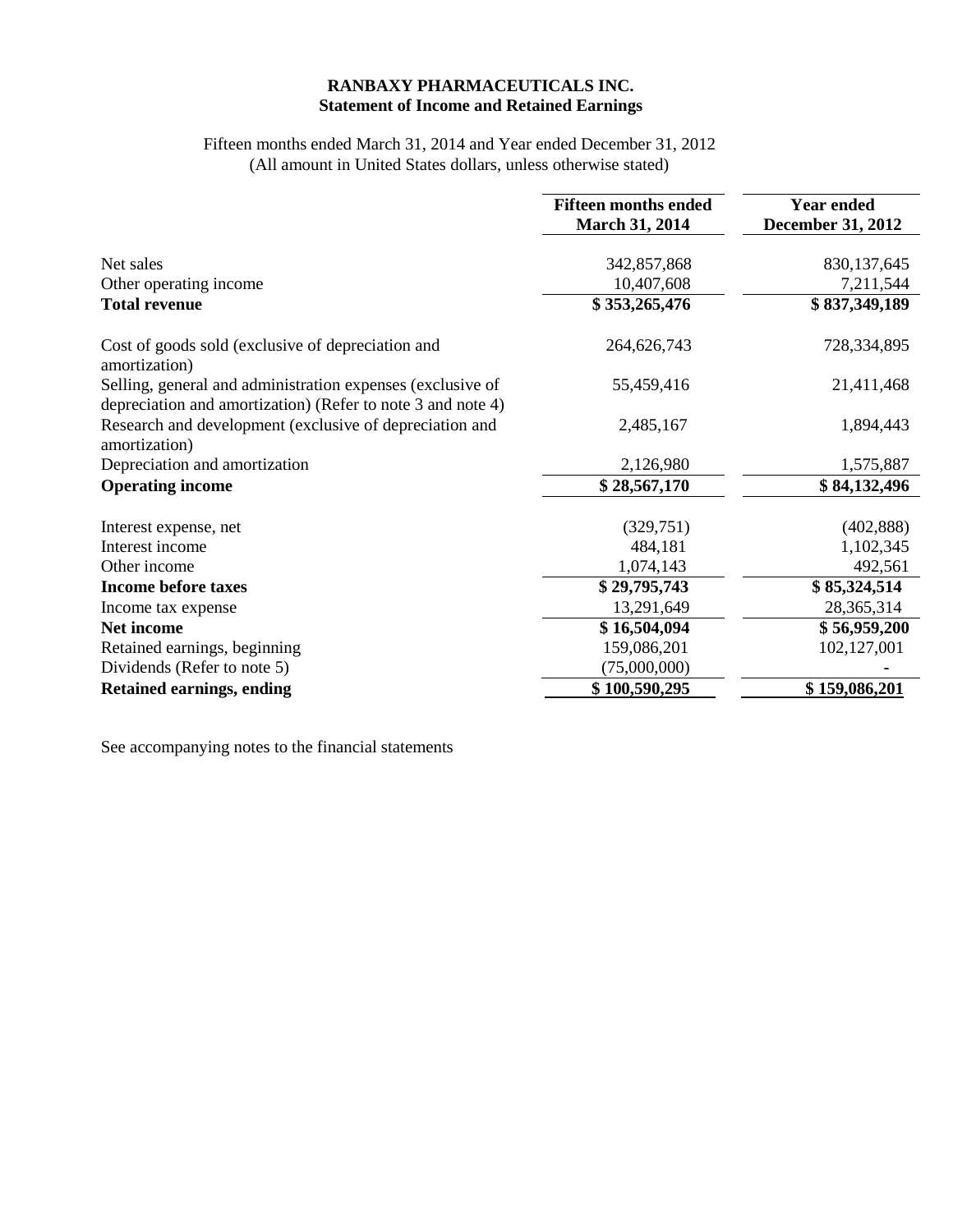# **RANBAXY PHARMACEUTICALS INC. Statement of Income and Retained Earnings**

# Fifteen months ended March 31, 2014 and Year ended December 31, 2012 (All amount in Indian Rupees, unless otherwise stated)

|                                                                                                                   | <b>Fifteen months ended</b> | <b>Year ended</b>        |
|-------------------------------------------------------------------------------------------------------------------|-----------------------------|--------------------------|
|                                                                                                                   | <b>March 31, 2014</b>       | <b>December 31, 2012</b> |
|                                                                                                                   |                             |                          |
| Net sales                                                                                                         | 20, 287, 447, 818           | 44,392,387,422           |
| Other operating income                                                                                            | 615,834,811                 | 385,644,088              |
| <b>Total revenue</b>                                                                                              | 20,903,282,629              | 44,778,031,510           |
| Cost of goods sold (exclusive of depreciation and<br>amortization)                                                | 15,658,387,176              | 38,948,390,086           |
| Selling, general and administration expenses (exclusive of<br>depreciation and amortization) (Refer Note 3 and 4) | 3,281,622,223               | 1,144,998,314            |
| Research and development (exclusive of depreciation and<br>amortization)                                          | 147,051,317                 | 101,307,115              |
| Depreciation and amortization                                                                                     | 125,856,801                 | 84,272,052               |
| <b>Operating income</b>                                                                                           | 1,690,365,112               | 4,499,063,943            |
| Interest expense, net                                                                                             | (19,511,895)                | (21, 544, 813)           |
| Interest income                                                                                                   | 28,649,757                  | 58,948,966               |
| Other income                                                                                                      | 63,558,753                  | 26,340,161               |
| <b>Income before taxes</b>                                                                                        | 1,763,061,728               | 4,562,808,257            |
| Income tax expense                                                                                                | 786,488,107                 | 1,516,861,711            |
| Net income                                                                                                        | 976,573,621                 | 3,045,946,546            |
| Retained earnings, beginning                                                                                      | 7,564,199,686               | 4,518,253,140            |
| Dividends                                                                                                         | (4,437,869.822)             |                          |
| <b>Retained earnings, ending</b>                                                                                  | 4,102,903,485               | 7,564,199,686            |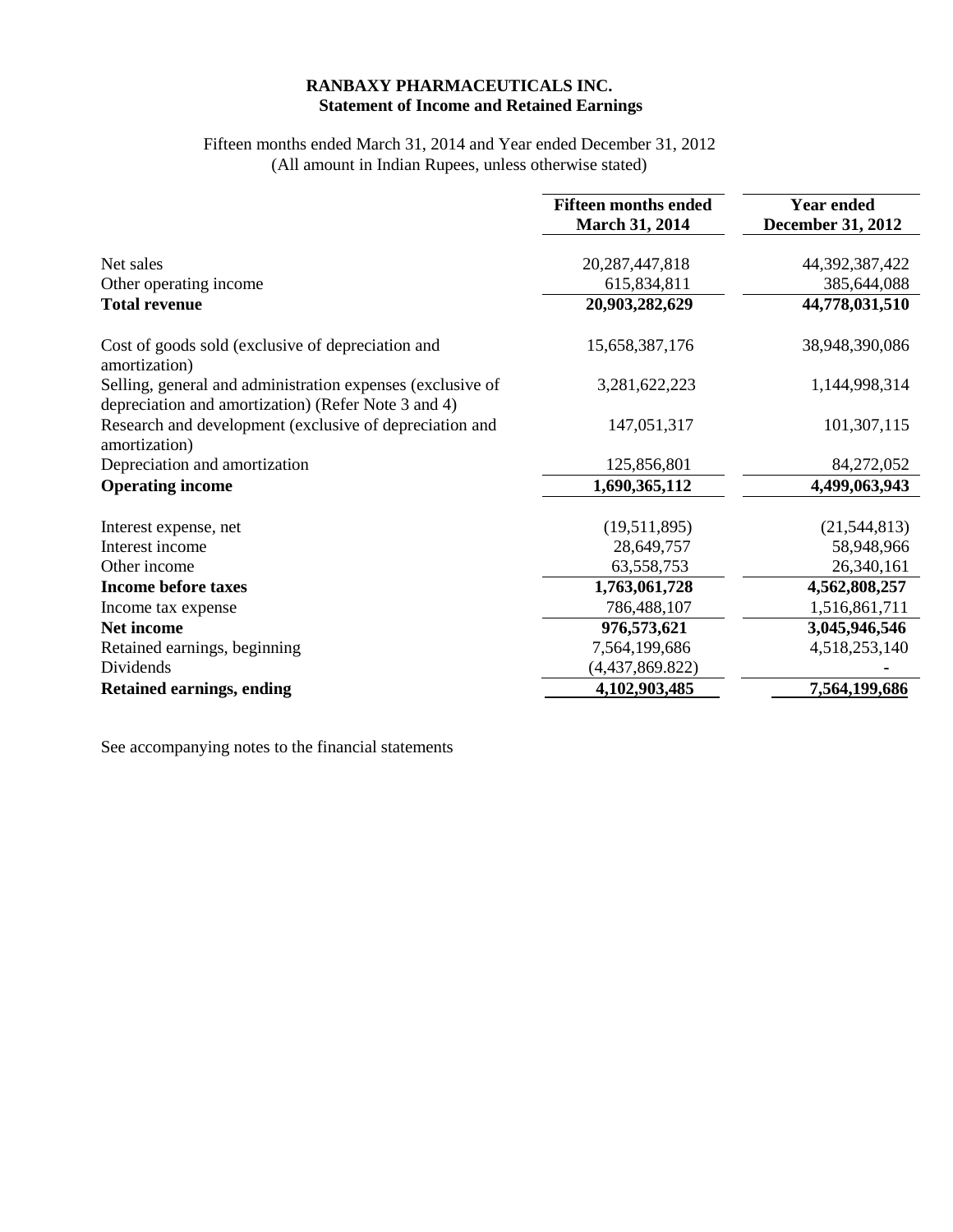#### **1) SUMMARY OF SIGNIFICANT ACCOUNTING POLICIES**

#### *(a) Incorporation and history*

Ranbaxy Pharmaceuticals Inc. ("the Company or RPI") was incorporated on January 1, 2004 in the State of New Jersey. It is a wholly-owned subsidiary Ranbaxy Inc. ("Parent company") which is a wholly-owned subsidiary of Ranbaxy (Holdings) U.K. Limited ("RHUK"), which is a wholly owned subsidiary of Ranbaxy Holdings (Netherlands) BV ("RNBV"), which in turn is a wholly owned subsidiary of Ranbaxy Laboratories Limited ("intermediate holding company") ("RLL"). RLL is a subsidiary of Daiichi Sankyo Company Limited, Japan, which is also the ultimate holding company. The Company is a distributor of prescription pharmaceuticals. The Company obtains its products from its affiliates, RLL and third parties. The Company conducts its operations from a distribution facility in Jacksonville, Florida and sells to customers throughout the United States of America ("USA"). The Company distributes its products pursuant to rights obtained through Abbreviated New Drug Application ("ANDA") approvals in USA, licensing rights obtained from RLL and third parties. The Company"s products are subject to the regulatory approval of the United States Food and Drug Administration ("US FDA").

#### *(b) Basis of accounting*

The financial statements have been prepared in accordance with the recognition and measurement principles of US generally accepted accounting principles (US GAAP) and include the following:

- Balance Sheet as at ended March 31, 2014 and December 31, 2012;
- Statement of Income and Retained Earnings for the fifteen months period ended 31 March 2014 and twelve months period ended 31 December 2012; and
- Significant accounting policies and notes to the financial statements, to the extent considered required by the management.

These financial statements have been prepared for the limited purpose of the information and use of the management of RLL within India and hence contain only limited disclosures. Accordingly, certain disclosures (including Statement of Cash Flows and Statement of Changes in Stockholders" Equity and Comprehensive Income/Loss) that are required to present fairly the financial statements in conformity with US GAAP have been omitted.

The financial year of the Company has been changed from January-December to April-March effective 01 April 2014. In view of this, the current financial year of the Company is for a period of 15 months i.e. 01 January 2013 to 31 March 2014 ("current period") and, accordingly, the figures for the current period are not comparable with figures for the year ended 31 December 2012 ("previous year") presented in the statement of income and retained earnings and related notes.

#### *(c) Use of estimates*

The preparation of financial statements in conformity with "basis of accounting" as discussed in 1(b) above requires management to make estimates and assumptions that affect the reported amounts of assets and liabilities and disclosure of contingent assets and liabilities at the date of the financial statements and the results of operations during the reporting period. The Company"s most significant estimates relate to the determination of sales return and allowances for accounts receivable, accrued liabilities, valuation of inventory balances, determination of useful lives for property, plant and equipment and other long lived assets for impairment and deferred taxes. The management believes that the estimates used in the preparation of the financial statements are prudent and reasonable. Actual results could differ from these estimates. Appropriate changes in estimates are made as management become aware of changes in circumstances surrounding the estimates. Any change in estimates is recognized prospectively.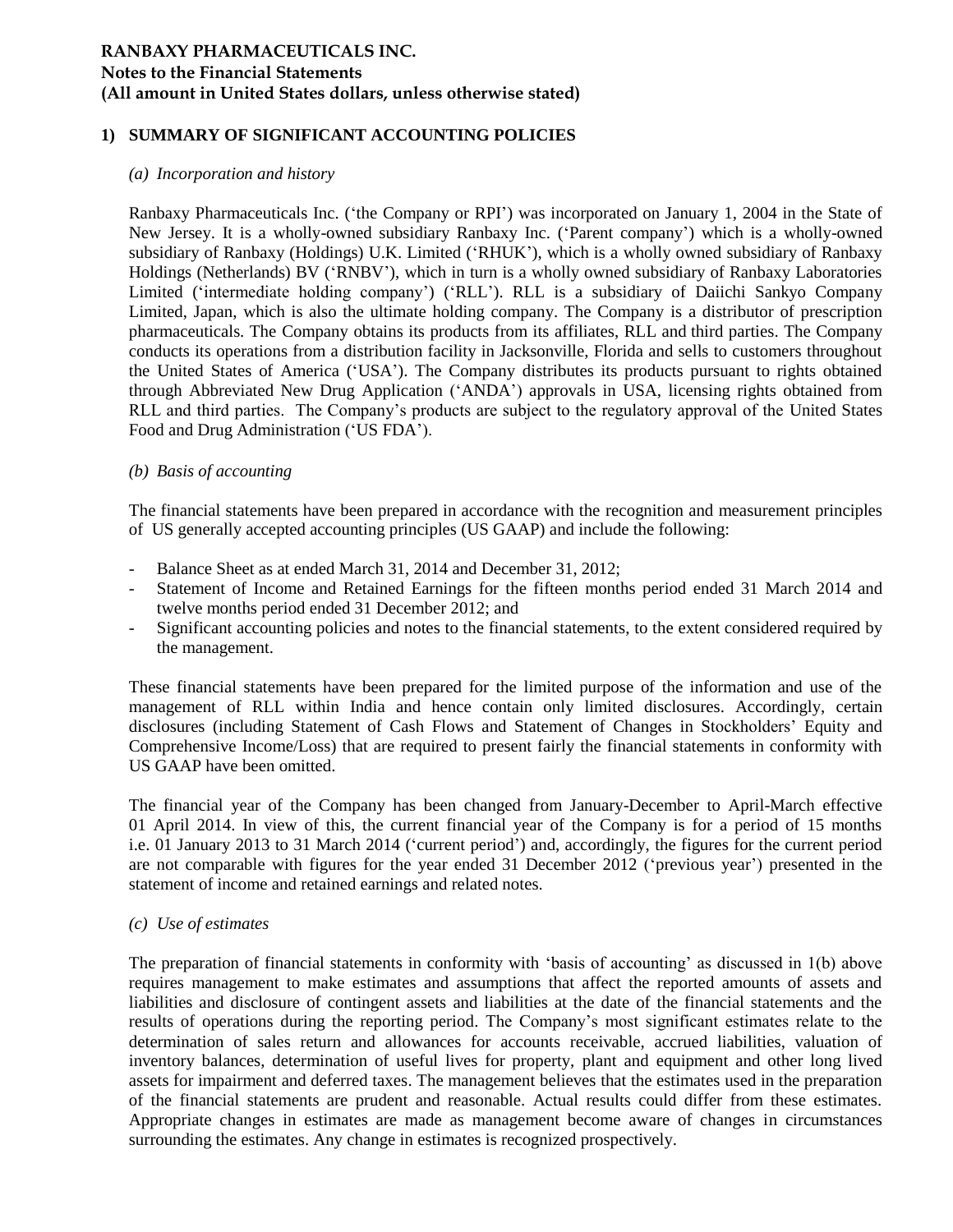#### *(d) Functional currency*

Operations of the Company are carried out in USA and accordingly, functional currency of the Company is determined as U.S. Dollar ('USD' or '\$')

#### *(e) Cash and cash equivalents*

Cash and cash equivalents comprise cash balance placed with bank and cash on deposits placed with banks in the normal course of business operations. The Company considers all deposits placed with banks with an original maturity of three months or less to be cash equivalents.

#### *(f) Revenue recognition*

Revenue is earned when persuasive evidence of an arrangement exists, the seller"s price to the buyer is fixed or determinable, and collectability is reasonably assured. The Company records revenue from product sales when title and risk of ownership have been transferred to the customer, which is typically upon delivery to the customer.

Revenues are shown net of applicable cash discounts, volume discounts, rebates, chargebacks and other credits/allowances as applicable.

Allowances for sales return are estimated and provided for in the year of sales. Such allowances are made based on the historical trend. The Company has the ability to make a reasonable estimate of the amount of future returns due to large volumes of homogeneous transactions and historical experience with similar types of product sales. In respect of new products launched or expected to be launched, the sales returns are not expected to be different from the existing products as such products relate to categories where established products exist and are sold in the market. Further, the Company evaluates the sales returns of all the products at the end of each reporting period and necessary adjustments, if any, are made.

A chargeback represents an amount payable in the future to a wholesaler for the difference between the invoice price paid to the Company by a wholesaler for a particular product and the negotiated contract price that the wholesaler pays for that product. The Company estimates the amount of expected chargeback primarily based on historical experience regarding expected wholesaler inventories and current contract prices.

When the Company receives advance payments from customers for sale of products, such payments are reported as advances from customers until all conditions for revenue recognition are met.

Interest income is recognized on a time proportion basis.

#### *(g) Other operating income*

Other operating income includes services rendered to fellow subsidiaries related to warehousing and logistics support. The Company charges the same to fellow subsidiaries based upon the agreed costs and markup as per the terms of agreement. The income is recognized when services are rendered to fellow subsidiaries.

Royalty income is recognized in accordance with the terms of their respective contractual agreements when collectability is reasonably assured and revenue can be reasonably measured.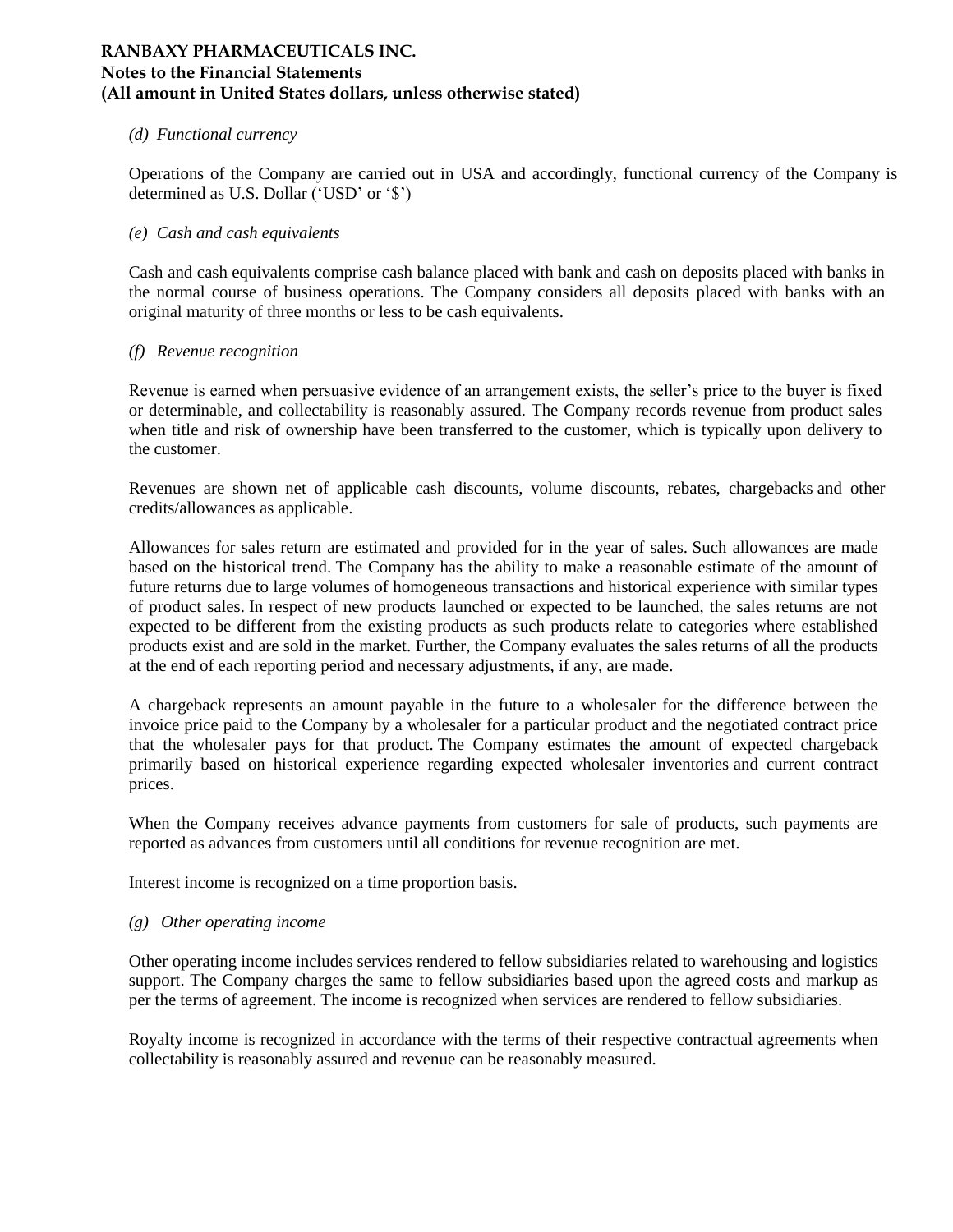#### *(h) Inventories*

Inventories consist of traded goods which are stated at the lower of cost and market value. The cost of traded goods is determined using their "moving weighted average" cost. A write down of inventory to the lower of cost and market value at the close of a fiscal period creates a new cost basis and is not marked up based on changes in underlying facts and circumstances. Inventories are reviewed on a periodic basis for identification and write-off of slow moving and obsolete inventory. Such write-downs, if any, are included in the cost of goods sold.

#### *(i) Other current assets*

Other current assets comprise prepaid expenses, prepaid insurance, advance to suppliers, etc.

#### *(j) Shipping and Handling expense*

Shipping and handling expenses incurred to transport products to customers are included in Selling, general and administrative expenses.

#### *(k) Research and development*

Revenue expenditure on research and development is expensed as incurred. Capital expenditure incurred on equipment and facilities that are acquired or constructed for research and development activities and having alternative future uses is capitalized as tangible assets when acquired or constructed.

#### *(l) Property, plant and equipment*

Property, plant and equipment including acquired under capital lease agreements are stated at cost less accumulated depreciation and impairment. The Company depreciates property, plant and equipment over the estimated useful life using the straight-line method. Leasehold improvements are amortized over the useful life or the period of lease, whichever is shorter. Upon retirement or disposal of assets, the cost of the asset and the related accumulated depreciation and impairment are eliminated from the accounts and the resulting gain or loss is credited or charged to statement of income and retained earnings.

The estimated useful lives of assets are as follows:

| Leasehold Improvements  | Shorter of remaining lease term or |
|-------------------------|------------------------------------|
|                         | life of the assets                 |
| Leasehold building      | 10 years                           |
| Machinery and equipment | $5 - 8$ years                      |
| Computers               | 4 years                            |
| Office equipment        | 8 years                            |
| Furniture and fixtures  | 8 years                            |

Advances paid towards the acquisition of property, plant and equipment outstanding at each balance sheet date and the cost of property, plant and equipment not put to use before such date are accounted in capital work-in-progress which is disclosed under property, plant and equipment.

Expenditure for repairs and maintenance is expensed as incurred. Expenditure for major renewals, betterments and additions are capitalized.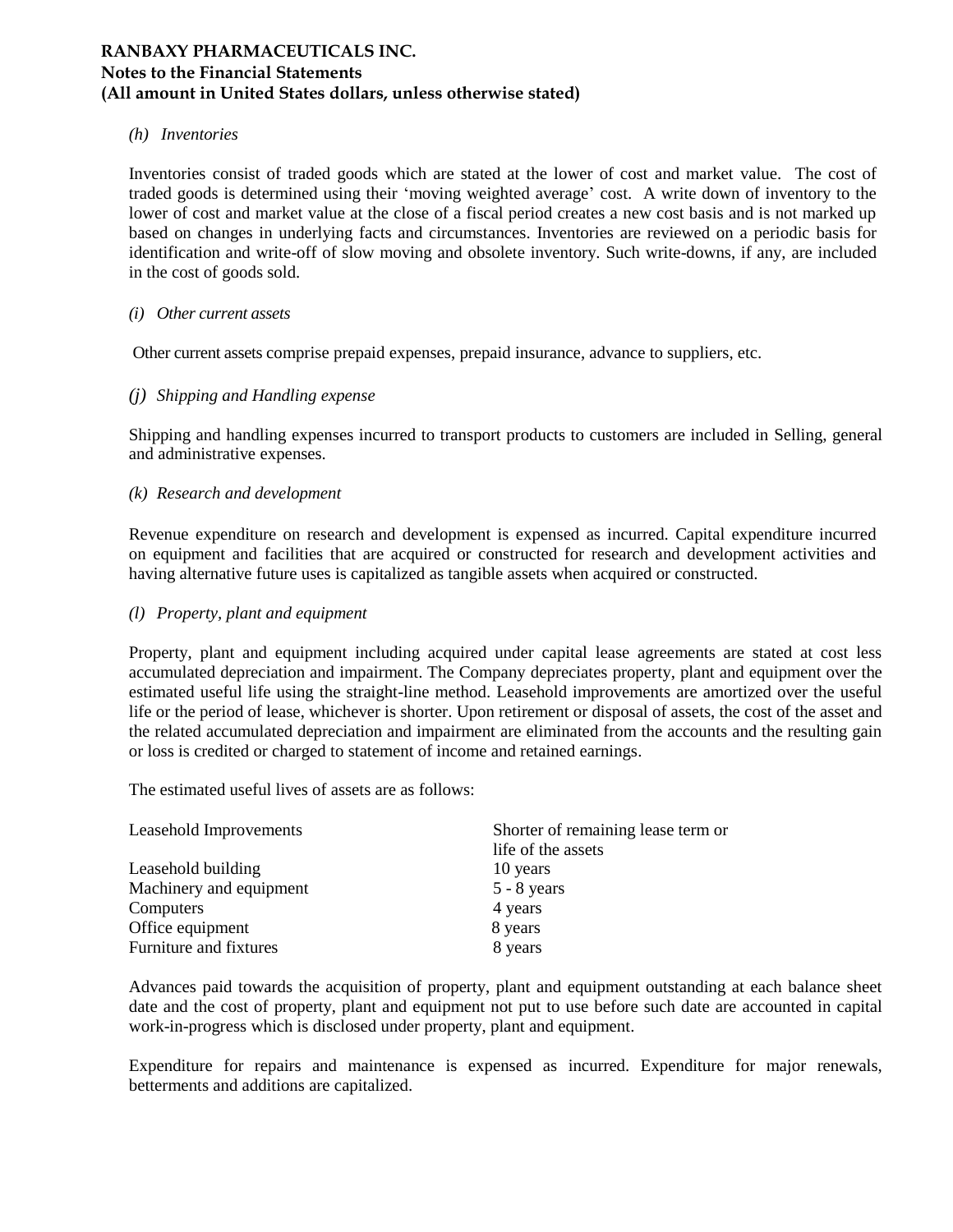#### *(m) Intangibles*

Intangible assets are amortized over their respective individual estimated useful lives in proportion to the economic benefits consumed in each period. The estimated useful lives of the intangible assets are as follows:

| Software | 4 years |
|----------|---------|
| Licenses | 5 years |

The estimated useful life of an identifiable intangible asset is based on a number of factors including the effects of obsolescence, demand, competition and other economic factors (such as the stability of the industry, and known technological advances) and the level of maintenance expenditures required to obtain the expected future cash flows from the asset.

#### *(n) Leases*

Leases of property, plant and equipment that transfer substantially all of the benefits or risks and rewards of ownership are classified as capital leases. The amount recorded is the lesser of the present value of the rental and other lease payments during the lease term, excluding that portion of the payments representing executor costs paid to the lessor, or the asset"s fair value. The rental obligations, net of interest charges, are shown as obligation under capital lease.

Leases that do not transfer substantially all of the benefits or risks of ownership are classified as operating leases and recorded as expense on a straight line basis over the lease term, including leases that have rent holidays and / or escalating lease payments.

#### *(o) Impairment of long-lived assets*

Long-lived assets and finite life intangibles are reviewed for impairment whenever events or changes in business circumstances indicate that the carrying amount of assets may not be fully recoverable. Each impairment test is based on a comparison of the undiscounted cash flows expected to be generated from the use of the asset to its recorded value. If impairment is indicated the asset is written down to its fair value. Long-lived assets, to be disposed are reported at the lower of the carrying value or fair value less cost to sell.

#### *(p) Employee benefit plan*

The Company participates in a retirement plan under Section 401(k) of the Internal Revenue Code ("Code") covering substantially all eligible employees. The plan allows for employees to defer up to 15% of their annual earnings (within limitations prescribed in the code) on a pre-tax basis through voluntary contributions to the plan. The plan provides that the entity can make optional contributions in an amount up to the maximum allowable by Section 404 of the Code. The contributions by the Company are recognised as an expense as incurred.

#### *(q) Income taxes*

Ranbaxy Inc., the Parent company files a consolidated federal tax return including income/ losses of its subsidiaries. The tax expense/ benefit has been allocated to respective entities using separate return method and amount payable is included in due to related parties in the financial statements.

Under the separate return method, the current charge for income taxes is calculated in accordance with the relevant tax regulations applicable to the Company. Deferred tax assets and liabilities are recognized for the future tax consequences attributable to temporary differences between the financial statement carrying amounts of existing assets and liabilities and their respective tax bases and operating loss carry forwards.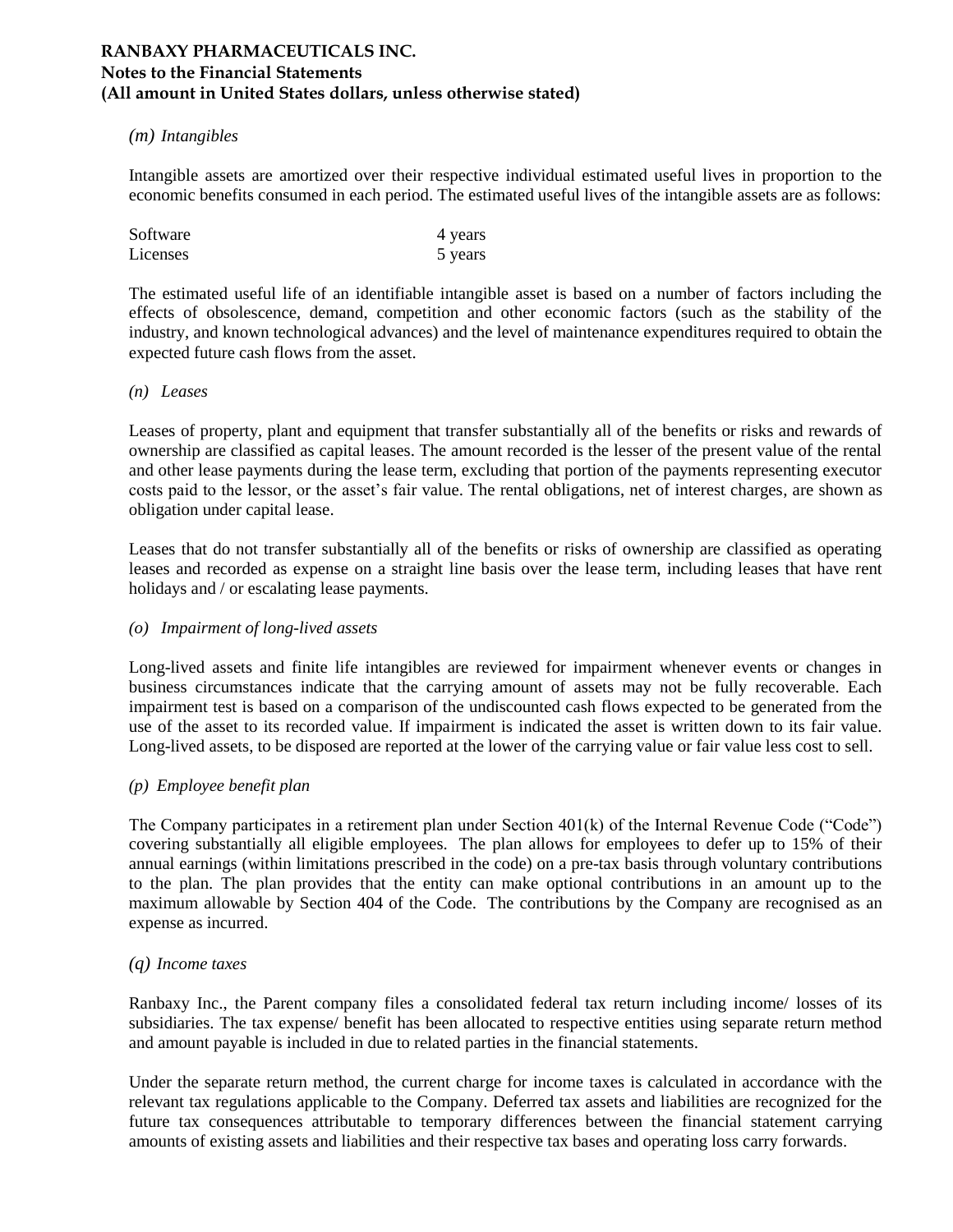Deferred tax assets and liabilities are measured using enacted tax rates expected to apply to taxable income in the years in which those temporary differences are expected to be recovered or settled. The effect on deferred tax assets and liabilities of a change in tax rates is recognized in the period that includes the enactment date. The measurement of deferred tax assets is reduced, if necessary, by a valuation allowance of any tax benefits of which future realization is uncertain at consolidated level.

Uncertain tax positions are recognized and measured using the two step approach. The first step is to evaluate the tax position for recognition by determining, based on technical merits, that the position will be sustained upon examination. The second step is to measure the tax benefit as the largest amount of the tax benefit that is greater than 50% likely of being realized upon settlement. Interest and penalities related to unrecognized tax benefits is included income taxes expense/ benefits for the period.

#### *(r) Business combinations*

Goodwill is an asset representing the future economic benefits arising from other assets acquired in a business combination that are not individually identified and separately recognized. Goodwill is reviewed for impairment at least annually. The Company has the option to perform a qualitative assessment to determine whether it is more-likely-than-not that the fair value of a reporting unit is less than its carrying amount prior to performing the two-step goodwill impairment test. If this is the case, the two-step goodwill impairment test is required. If it is more-likely-than-not that the fair value of a reporting is greater than its carrying amount, the two-step goodwill impairment test is not required.

If the two-step goodwill impairment test is required, first, the fair value of the reporting unit is compared with its carrying amount (including goodwill). If the fair value of the reporting unit is less than its carrying amount, an indication of goodwill impairment exists for the reporting unit and the entity must perform step two of the impairment test (measurement). Under step two, an impairment loss is recognized for any excess of the carrying amount of the reporting unit"s goodwill over the implied fair value of that goodwill. The implied fair value of goodwill is determined by allocating the fair value of the reporting unit in a manner similar to a purchase price allocation and the residual fair value after this allocation is the implied fair value of the reporting unit goodwill. Fair value of the reporting unit is determined using a discounted cash flow analysis. If the fair value of the reporting unit exceeds its carrying amount, step two does not need to be performed.

As at the balance sheet date, the Company performed a qualitative assessment of goodwill and determined that it is not more likely than not that the fair values of its reporting units are less than the carrying amounts. Accordingly, no impairment loss was recorded.

#### *(s) Stockholder's equity*

Holders of common stock are entitled to one vote per share, and to receive dividends and, upon liquidation or dissolution, are entitled to receive all assets available for distribution to stockholders. The holders have no preemptive or other subscription rights and there are no redemption or sinking fund provisions with respect to such shares.

#### **2) CONTINGENCIES AND COMMITMENTS**

The Company is also involved in lawsuits, claims and proceedings, which arise in the ordinary course of business. While the amounts claimed may be substantial, the ultimate liability is not currently determinable because of considerable uncertainties that exist. Therefore, it is possible that results of operations or liquidity in a particular period could be materially affected by certain contingencies. However, based on facts currently available, management believes that the disposition of matters that are pending or asserted will not have a material adverse effect on the financial statements.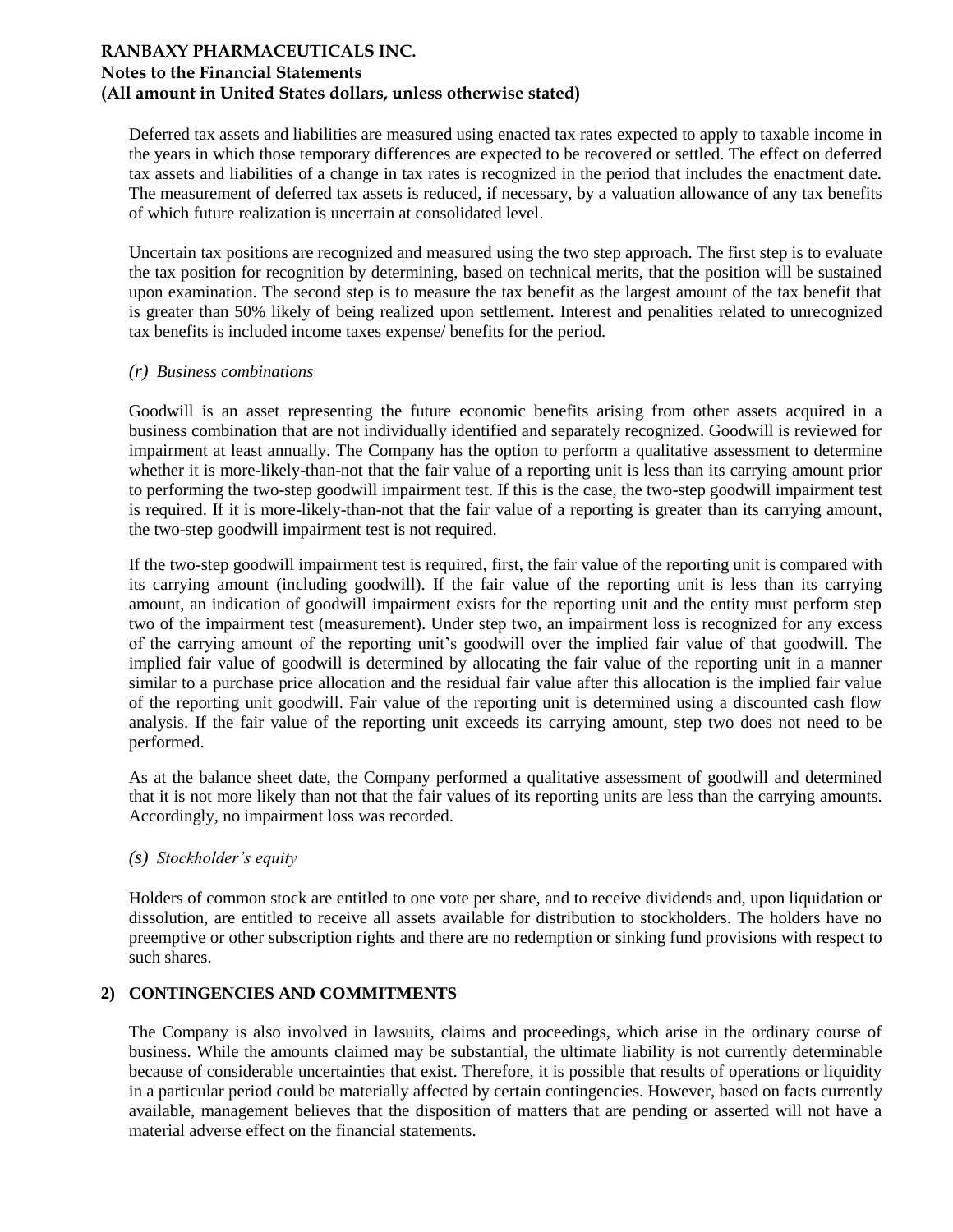#### **3) SETTELEMENT WITH US DOJ**

During the current period, RLL Group has negotiated and settled with the Department of Justice of USA, ("US DOJ") for resolution of civil and criminal allegations on 13 May 2013 as per the decree of the court of Maryland. RLL had recorded a provision of USD 500,000,000 [INR 26,595,744,681] in the year ended 31 December 2011, to cover all civil and criminal liabilities. The settlement of this liability (along with related interest and other cost) in compliance with the terms of settlement was subject to regulatory/statutory provisions. The above mentioned decreetal amount of liability has been paid by the US fellow subsidiaries including the Company, a limited risk distributor. Under the said agreement of distribution, the Company has invoked indemnity for itself and inter alia its affiliates. The settlement amount has, accordingly, been apportioned between RLL and its US subsidiaries. Accordingly, accounting adjustments arising from apportionment of the total settlement amount between RLL and its US subsidiaries, including the impact of apportionment on provision for taxation, have been carried out and therefore USD 26,100,000 [INR 1,544,378,698] was apportioned to the US subsidiaries of which USD 17,300,000 [1,023,668,639] has been allocated to the Company and is included under selling, general and administration expenses.

#### **4) LEGAL SETTLEMENT**

The Company had a litigation wherein the State of Louisiana ("the State") had alleged that several pharmaceutical manufacturers including the Company had over-inflated their prices for certain drugs with the effect of overpayment by the State in reimbursement for uninsured or underinsured individuals. Further, the State contended that the Company, along with other manufacturers, intentionally misreported certain pricing and/or sales information to reporting services. During the current period, the Company has entered into a settlement agreement with the State and has paid a sum of USD 5,000,000 [INR 295,857,988] (excluding USD 1,050,000 [INR 62,130,178] incurred as attorney fees and court costs). The above settlement amount and other related costs are included under selling, general and administration expenses.

#### **5) DECLARATION OF DIVIDEND**

During the current period, the Company has declared dividend amounting to USD 75,000,000 [INR 4,437,869,822] (previous year USD nil [INR NIL]).

#### **6) IMPORT ALERT**

The US FDA conducted an inspection at RLL's manufacturing facility located at Toansa, India in January 2014. Consequent to the findings of the inspection, on 23 January 2014, the US FDA invoked the Consent Decree prohibiting RLL from manufacturing and distributing active pharmaceutical ingredients (APIs) from its Toansa manufacturing facility and finished drug products containing APIs manufactured at this facility into the US regulated market.

Considering the above matter, provisions (primarily relating to inventories, trade commitments,etc.) amounting to USD 7,544,633 [INR 446,427,988] has been recognized in these financial statements. In calculating these provisions, the management has used the best information and estimates, presently available. Since the matter involves significant judgement and in view of the inherent uncertainty of the present situation, the actual amounts may differ eventually. Based on the underlying arrangement with RLL, the entire amount of the above provision has been charged-back to RLL.